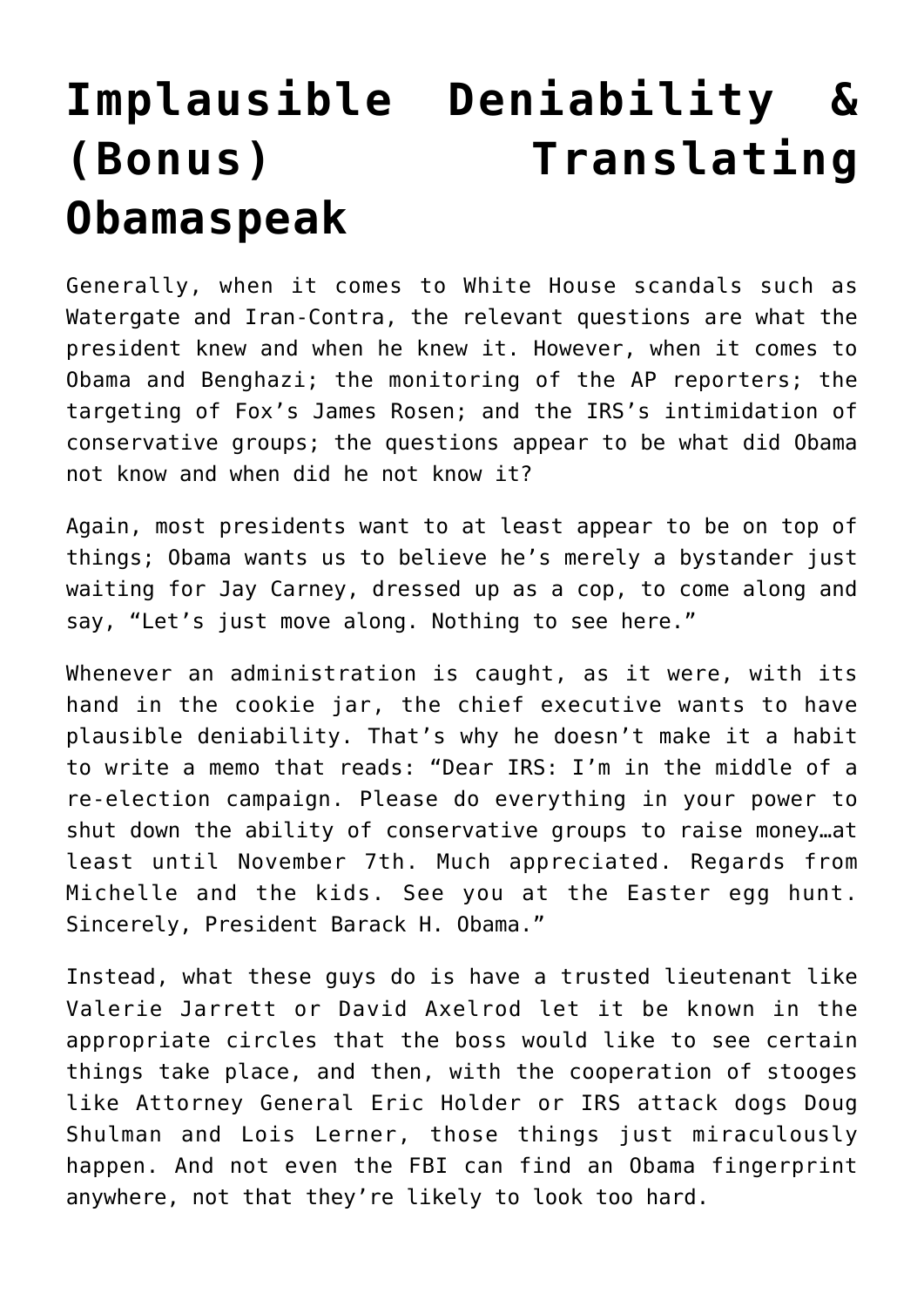When I finally got a peek at some of those emails regarding Benghazi released by the White House, so much was redacted  $-$  a \$10 word meaning blacked out — that I was reminded of those 18 minutes of tape recording that went missing during the Watergate investigation. It does seem as though all those comparisons of Obama to Lincoln and FDR were a bit wide of the mark. Clearly, it was Richard Nixon who was this schmuck's role model.

Speaking of schmucks, a Fox poll asked people which of the recent scandals concerned them the most. IRS topped the list with 32%; followed by Benghazi with 27%; the monitoring of AP reporters scored 21%; and 10% went for none of the above, claiming that all of them were of grave concern. I might have preferred to see a higher score for Benghazi, which saw four Americans slaughtered and an eight-month full court cover-up by Obama, Clinton and Carney, but that's an honest difference of opinion. However, the truly shocking number was 8%. That represented the percentage of Americans who were not the least bit concerned about any of these matters. And I will remind you that these ignoramuses are allowed, even encouraged, to go out and vote every Election Day.

Chris Matthews, who says almost as many stupid things as Joe Biden, and for added comedy effect says them with a lisp, recently labeled Obama "The Perfect American." Apparently he based his conclusion in large part on his belief that Obama has never broken a law, which strikes me personally as a very low standard for perfection. But in addition, Matthews has apparently chosen to ignore the fact that Obama boasted in his autobiography that he regularly used illegal drugs as a young man.

In the meantime, we know Obama lied about what happened in Benghazi for no other reason than to be able to campaign as the super hero who killed bin Laden with his bare hands and went on to personally decimate Al Qaeda. One can only conclude that Matthews is as easy a grader as Obama, who, as I recall,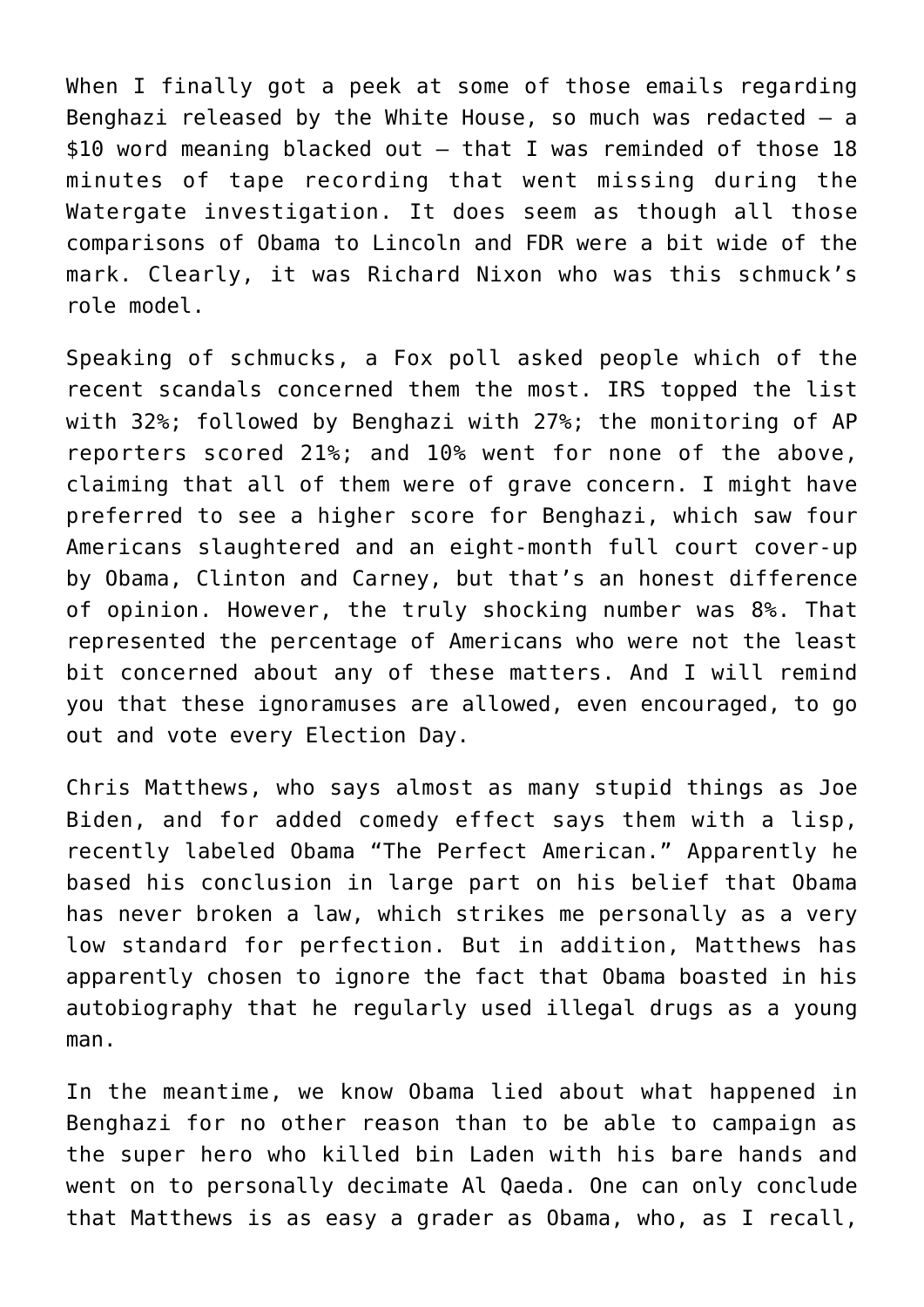gave himself a B+ near the end of his first term.

Back in the 1940s, President Harry Truman had a little sign on his desk in the Oval Office that stated: The Buck Stops Here.

If Barack Obama had a sign on his desk, it would read: The Buck Stops Here… Just Long Enough to Catch Its Breath.

## **TRANSLATING OBAMASPEAK**

I have never been good with foreign languages, so it's little wonder that I have had so much trouble figuring out what Barack Obama is talking about. Still, it didn't take me too long to realize that "fees" and "revenues" are what the rest of us call taxes.

I'm ashamed to admit that the first time I heard him say, "I can't comment because there's an ongoing investigation," I assumed he couldn't comment because there was an ongoing investigation. By the second time, it dawned on me that what he was really saying was "There's no way I'm going to talk about (Operation Fast & Furious) (voter intimidation by the New Black Panthers) (the monitoring of the AP) (the national security leaks to the NY Times that made me look like I knew what I was doing when it came to foreign affairs) (Syria) (Benghazi) (the targeting of conservatives by the IRS) while an ongoing investigation is taking place."

And if you asked when any of those investigations was likely to be concluded, the honest answer, which you'd never get, is sometime after January 20, 2017.

Does Obama actually think anyone believes him when he says that he had no idea that Internal Revenue was targeting rightwing groups and individuals? In order to swallow that, we would also have to believe he'd have been equally in the dark if the IRS had been targeting liberals for the past two or three years.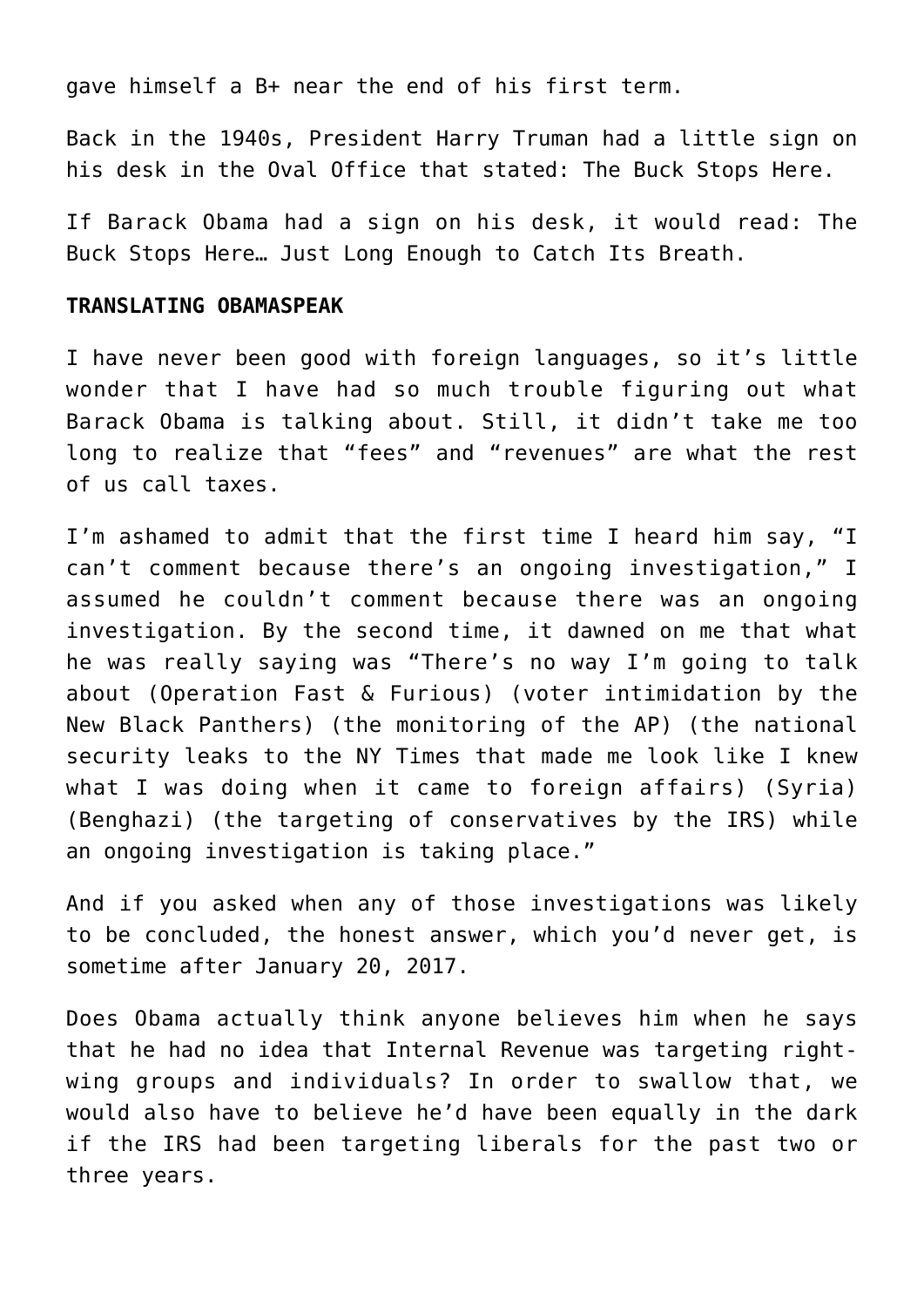He's not alone when it comes to speaking in code. For instance, when you ask Hillary Clinton why it makes no difference who killed Ambassador Stevens and his three colleagues in Benghazi, the honest answer would be that neither she nor Chelsea was one of the four victims, so it was no big deal.

And when Bill O'Reilly tells guests on The Factor "You're dodging my question," it really means they're not agreeing with his latest pontification.

A reader sent me a question he wished somebody would ask Obama: "Why is it that Egypt's Muslim Brotherhood get free F-16s, but law-abiding Americans can't be trusted with hunting rifles?" On behalf of Obama, let me assure you that there is an ongoing investigation.

Another reader pointed out that if you cross the North Korean border illegally, you'll be sentenced to 12 years hard labor. If you sneak across the Afghan border, you'll be shot. If, on the other hand, you enter the U.S. illegally, you get a job, food stamps, a driver's license, a place to live, health care and an education. Some would suggest that proves we are better than North Korea and Afghanistan. Others would suggest that what we are is a nation of suckers and screwballs.

On a somewhat related matter, although I love the game of baseball, I despise the World Baseball Classic, which is not to be confused with the World Series. For one thing, the competition begins when the winter baseball season south of the border concludes. Thus, Latin players are ready to go at a time, early March, when our own players are supposed to be getting into shape with their teams at spring training camps.

But worse than that basic unfairness is that players being paid millions to play for the Yankees, Cardinals, Red Sox and Mariners, are expected to play for their native countries. Even those who have resettled with their families in the U.S.